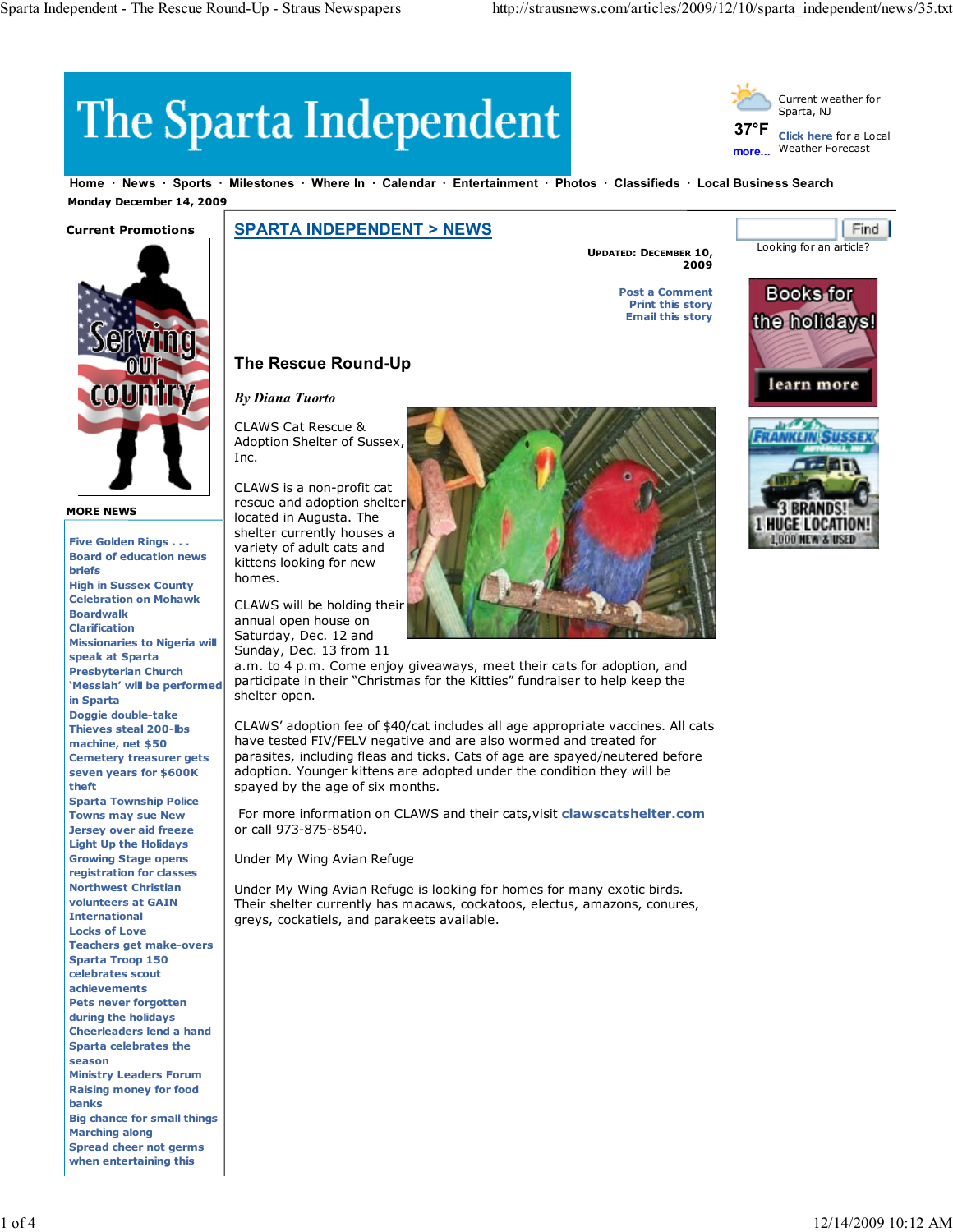**holiday season 'Power Up' with Mad Science at athletic club Local jewelers on the Tyra Banks Show Quick Chek celebrates 35 years Mountain Creek now offers Head skis as rentals**

#### **Newspapers**

The Chronicle The Photo News The Warwick Advertiser The Advertiser News (North) The Advertiser News (South)

- The Sparta Independent
- The Township Journal

The West Milford Messenger The Pike County Courier

Have a house steeped in more than just personal history? Click here and tell us about your historical house!

#### **Special Sections**

**Back To School**

**Golf Country**

**Horse Country**

**Orange County Guide to Community Service**

**Sussex County Guide to Community Service**

**Passaic County Guide to Community Service**

#### **Pike County Guide to Community Service**

#### **Services**

Subscribe Email Sign-up Contact Us

Submit a Classified

Submit a Letter

Submit a Press Release or Announcement Submit a Business Milestone

#### **Search the archives**

**Find an archived article. Advanced search form**



Under My Wing is in great need of volunteers to help care for the birds, as well as funds to relocate their facility.

For more information on Under My Wing Avian Refuge, visit **www.exoticbirdsrefuge.org** or call 973-827-1777.

Mylestone Equine Rescue

Looking for a unique holiday gift for a horse lover? Consider a gift sponsorship through Mylestone Equine Rescue. For just \$35 (includes priority mail shipping), MER will send your loved one a beautiful holiday card with a photo and biography of a special rescue horse. It's the perfect gift that gives back to horses in need.

For more information, or to download a holiday sponsorship form (must be returned by Dec. 17), visit **www.mylestone.org** or call 908-995-9300.

More rescues in need of volunteers, donations, or loving homes: BARKS (Byram) - for cats and dogs- **www.barksinc.com** or 973-300-3185 V CLAWS Cat Rescue & Adoption Shelter of Sussex, Inc. (Augusta) - for cats - **clawscatshelter.com** or 973-875-8540 Father John's Animal House (Lafayette) - for cats and dogs **www.sussex.petfinder.org** or 973-300-5909 Hippity Hop Rabbit Rescue (Somerville) - for rabbits **www.hippityhoprabbitrescue.com** or 973-393-2922 K.I.S.S. (Kitties In-need-of Someone Special, Inc.) (Hopatcong) - for cats **www.kiss.petfinder.com** or 973-670-2481 Mylestone Equine Rescue (Phillipsburg) - for horses of all breeds - **www.mylestone.org** or 908-995-9300 Noah's Ark Animal Welfare Association (Ledgewood)- for cats and dogs**www.noahsarknj.org** or 973-347-0378 Operation Sanctuary (Landing) for cats **www.operationsanctuary.org**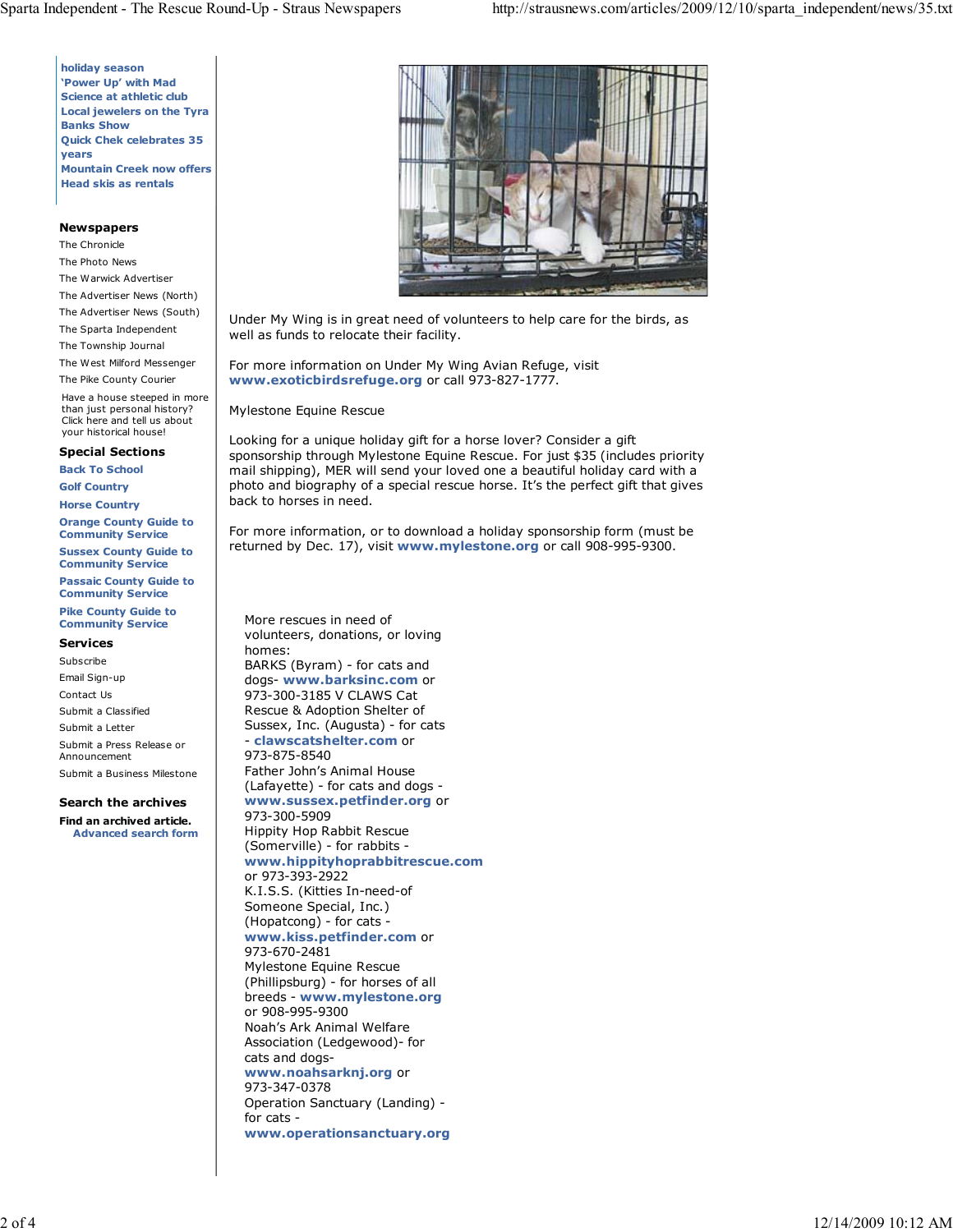or 610-628-9160 ReRun, Inc. (Helmetta) - for Thoroughbred horses **www.rerun.org** or 732-521-1370 Safe Haven Rabbit Rescue (Clinton) - for rabbits**www.safehavenrr.org** or 973-238-0814 Safe Hounds Beagle Rescue, Inc. (Sparta) - for beagle dogs **www.safehounds.com** or 973-729-8431 Second Chance Pet Adoption League (Oak Ridge)- for dogs**www.secondchance.petfinder.com** or 973-208-1054 St. Hubert's Animal Welfare Center (Madison) - for cats and dogs - **www.sthuberts.org** or 973-377-2295 Under My Wing Avian Refuge (Franklin) - for exotic birds **www.exoticbirdsrefuge.org** or 973-827-1777 If you have or know of a local animal rescue that should be featured in an upcoming Rescue Round-Up, contact Diana Tuorto at **lunar\_aradia@yahoo.com**. **Print this story Email this story** Share this article: **Del.icio.us Digg Reddit Technorati** Post a comment about this story. Be sure to include your name and email to submit a comment. Please note that email addresses are for internal use only and will not be displayed or shared. You can find a copy of our privacy policy in the terms of service link below. Name: Email: (optional) Comments: Current Word Count: Image Verification: (Case sensitive)